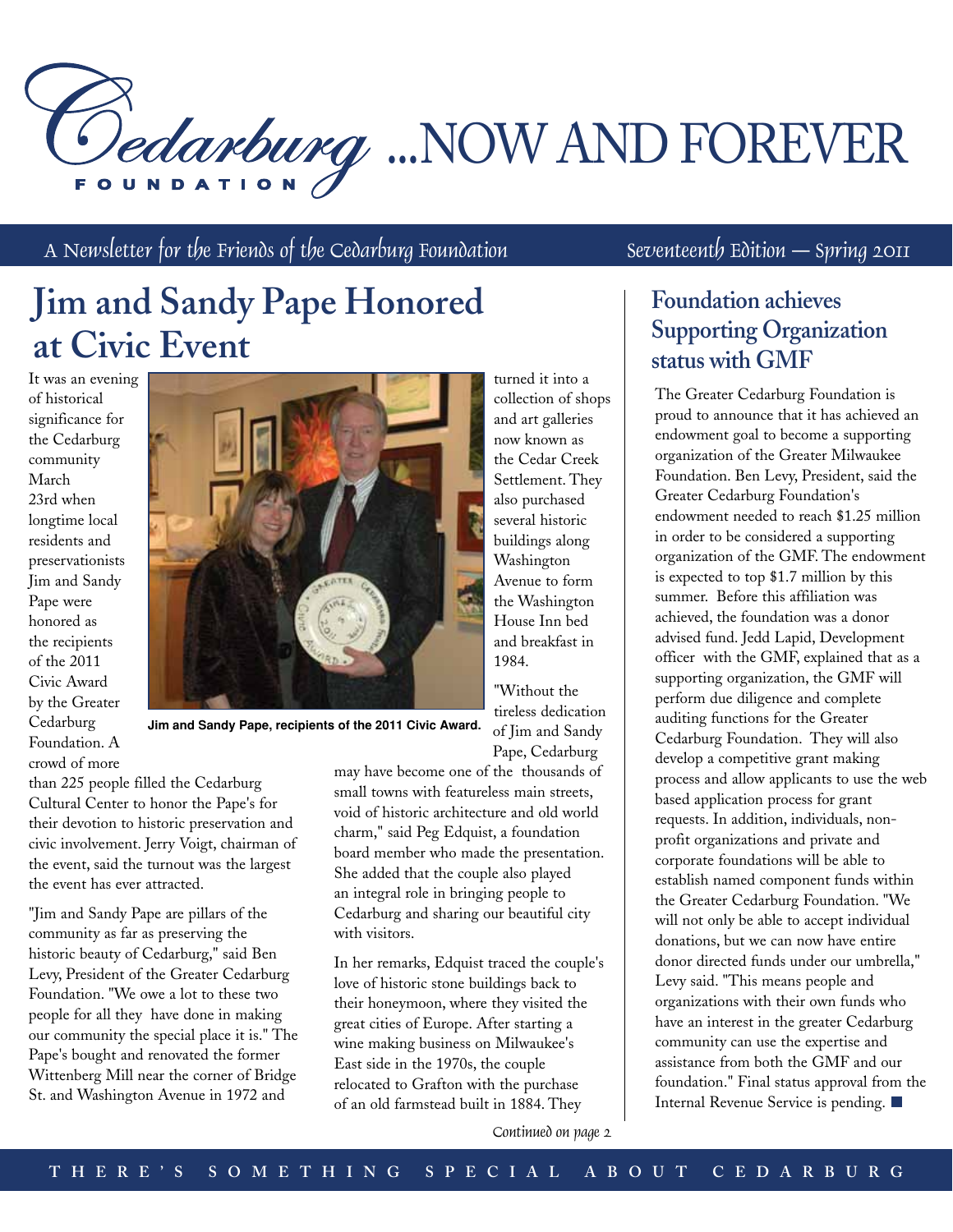## **Civic Award Recipients (from pg. 1)**

lived there for 27 years before moving to another historical home from 1863 near the covered bridge just north of town. About the same time, Jim was considering locating his wine business to the Wittenburg Mill on the corner of Bridge Road and Washington Avenue. Owner Carl Wittenburg had not been able to find a buyer for the building and was contemplating demolishing the structure to make way for a gas station. Jim was approached by Mayor Steven Fisher to purchase the building, and he teamed up with industrialist Bill Welty to split the purchase price of \$55,000. In 1983, Jim formed a partnership with five investors and purchased a collection of buildings on Washington Avenue which became the Washington House Inn in September of 1984.

Meanwhile, Sandy had developed a love of vintage textiles while in college and

began a career as an accomplished artist in mixed media. As one of the founders of Christmas in the Country, she has also been President of the Cedarburg Artist Guild and a member of the first board of the Cedarburg Cultural Center. Her most recent accomplishment is the establishment of the Plein Air artist competition in 2000. The couple were also among the founders of the Cedarburg's Winter Festival, Wine and Harvest Festival, and Strawberry Fest. Jim was a founding member of the Cedarburg Landmarks Commission and was instrumental in getting Cedarburg listed on the National Register of Historic Places. The couple was honored with a \$1,000 gift which they donated to the Cedarburg Cultural Center.

Also at the event, Board President Ben Levy reported that the Foundations endowment is expected to reach \$1.7 million this summer and has thus achieved supporting organization status with the Greater Milwaukee Foundation, giving it more opportunities to attract donor advised funds from local individuals and groups in the area. (see related story) "We will continue to be a strong source of funding for many wonderful projects and programs in this area to preserve our cultural heritage, enhance artistic endeavors and support educational, recreational and community services throughout the Cedarburg area," Levy said.

Vic DiCristo and Tony Gorenc provided entertainment in the beginning of the evening followed by members of the North Shore Academy of the Arts. Sponsors of the evening included Carlson Tool & Manufacturing, Jerry & Alice Voigt, Jim Coutts, Carol Alexander, Levy & Levy, Bob Chmielewski, Robert Loomis, Mark Benskin and Commerce State Bank.

# **Gala 2011 coming in September!**

Mark your calendars for September 24, 2011 as the Greater Cedarburg Foundation celebrates its sixth annual President's Gala at North Shore Country Club in Mequon. This year's theme is "Keep Cedarburg in Your Heart" and promises wonderful auction items, great food, dancing and more.  $\blacksquare$ 



**Jim and Sandy Pape, their daughter Rachael and son-in-law-will and Jim's Mother Bernadine.**



**Ben Levy, President of the Foundation, announces that the endowment should reach \$1.7 million this summer.**



**Past recipients of the Civic Event include Sandy and Jim Pape, Janet and Don Levy, Mel Hepburn, Layton and Barbara Olsen and Bob Armbruster.**



**A record crowd of more than 225 people packed the Cedarburg Cultural Center during the annual civic event.**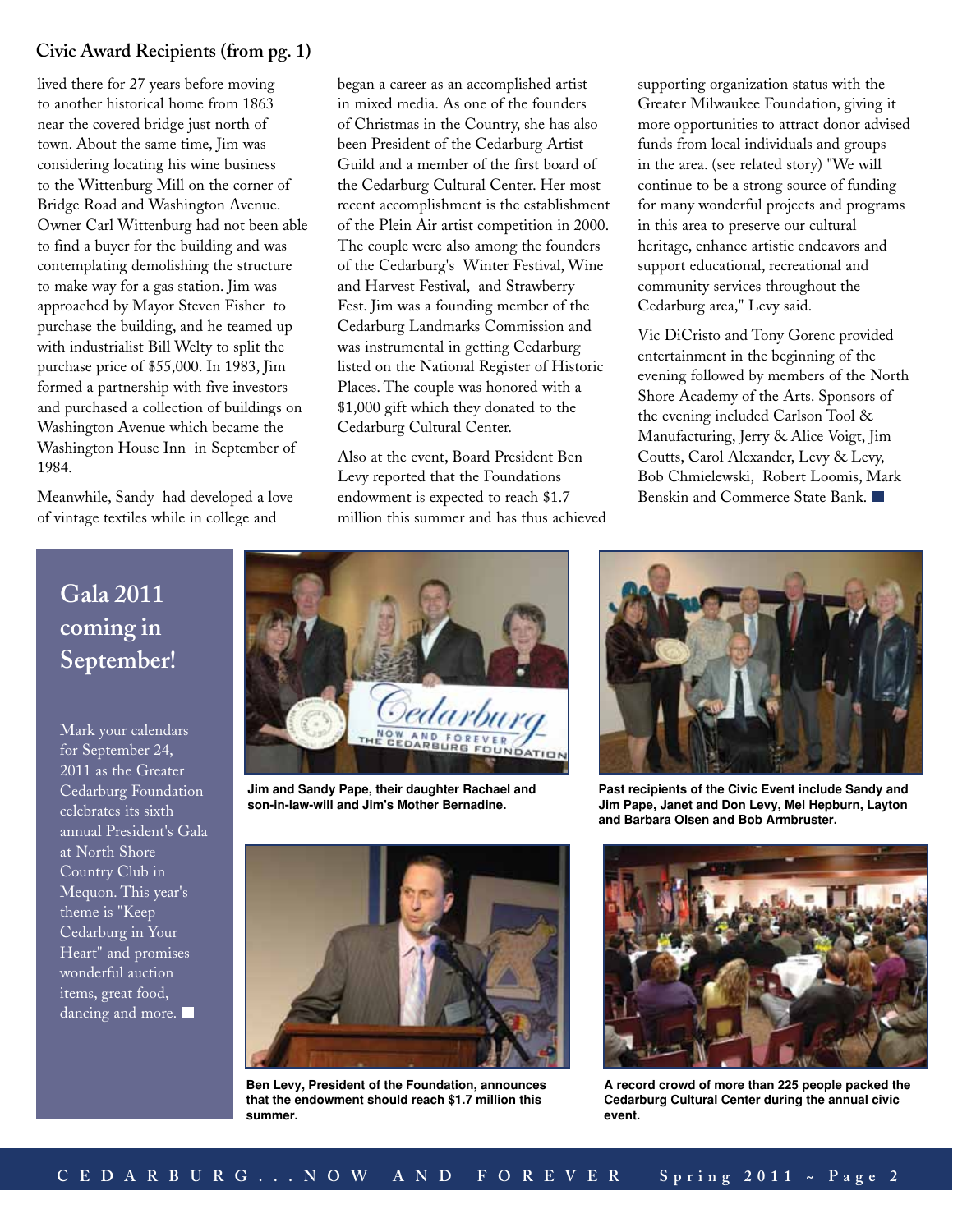## LEGACY SOCIETY -*Honoring the MEMORY of Donald B. Rintelma n*

## Carol Alexander

Mr. and Mrs. Dan Argall Mr. and Mrs. Scott Austin Mr. and Mrs. James Baillon Mr. and Mrs. Mark Benskin Mr. and Mrs.C.J. Beverung Mr. Charles Birts Ms. Carole Blaney Mr. and Mrs. Justin Braun Mr. and Mrs. Ted Brueggemann Mr. Richard Buser Mr. and Mrs. Steven M Cain Mr. and Mrs. Vince Cameranesi Mr. and Mrs. James Capadona Mr. and Mrs. Robert J Chmielewski Mr. and Mrs. Rob Clapper Mr. and Mrs. John Cordio Mr. James Coutts Mr. and Mrs. Chad Curran Mr. and Mrs. James Dhein Ms. Alice Dickman Mr. and Mrs. Richard Diffenbach Mr. and Mrs. Jerry Edquist Mr. and Mrs. Joe Fazio III Mr. and Mrs. David Flowers Mr. and Mrs. David L. Fritz Mr. and Mrs. Loren Fritz Mr. Brandon Goldbeck Mr. Randall Groth Sr. Mr. and Mrs. Robert Guse Mr. and Mrs. Jack Hale Mr. and Mrs. John Hammes

## **FOUNDERS**

Armbruster Jewelers David and Vicki Bergstresser C.J. (Bud) and Kay Beverung The Biegert Family Donald and Helen Buettner Calibre, Inc. - Todd Roberts James and Sally Castle Cedarburg Light and Water Utility Cedarburg-Grafton Rotary Club Brian and Cathy Collins Chris and Deanna Doerr Marilyn and David Doerr Carl and Rita Edquist Dean and Francine Fitting

Mr. and Mrs. Michael Hansen Mr. and Mrs. Kris Hanson Mr. and Mrs. Paul Hayes Mr. and Mrs. Dick Haynes Mr. and Mrs. Mal Hepburn Ms. Jill Hepburn Mr. and Mrs. Steve Heston Mr. and Mrs. Tim Hoven Mr. Rakph Huiras Mr. and Mrs. Dick Janssen David F. Jenkins Family Mr. and Mrs. Pat Kennedy Mr. and Mrs. Bob Klug Mr. and Mrs. Bruce Krenzke Mr. Dennis Krings Ms. Genie Kroll Mr. and Mrs. Jon Kuck Ms. Diane Lane Mr. and Mrs. Mark Langholz Mr. Jedd Lapid Mr. and Mrs. Michael LaRosa Mr. and Mrs. Ben levy Mr. and Mrs. Donald Levy Mr. and Mrs. Lowell Levy Mr. and Mrs. Robert Loomis Mr. and Mrs.Al Lorge Mr. and Mrs. Dale Lythjohan Mr. and Mrs. Thomas Multerer Mr. James H. Myers Mr. and Mrs. Layton Olsen Mr. and Mrs. Ryan Olsen Mr. and Mrs. David Pagel

Mr. and Mrs. James Pape Mr. and Mrs. Matt Pipkorn Mrs. Ann Rintelman Mr. Todd Roberts Ms. Karen Rogers Mr. and Mrs. James Rothenbach Mr. and Mrs. David Schenker Mr. and Mrs. Andy Schlidt Mr. and Mrs. Jon Scholz Mr. and Mrs. James Schowalter Mr. and Mrs. Steve Schowalter Mr. and Mrs. Paul Schwan Mr. and Mrs. Andrew Schwartz Mr. and Mrs. James Schwengel Ms. Christine Scimeca Mr. and Mrs. Chris Smith Mr. and Mrs. Michael Smith Mrs. Nelle Steele Mr. and Mrs. Jack Steinbrecker Mr. and Mrs. John Stevens Mr. and Mrs. Duey Stroebel Ms. Carrie Sutherland Mr. James Taylor Mr. and Mrs. Frank Trummer Mr. and Mrs. Tom Vogt Mr. and Mrs. Jerry Voigt Ms. Kay Walters Mr. and Mrs. William Werneke Jr. Mr. and Mrs. William Werneke Sr. Mr. and Mrs. Gregory Zimmerschied

5 Corners GMC Truck The Freeman Family Greater Milwaukee Foundation Jack and Susan Hale Paul and Philia Hayes Hepburn "Bootstrap" Foundation Gordon and Jean Hepburn Mal and Jill Hepburn Jim and Laura Kacmarcik Pat and Nancy Kennedy Koehler Insurance Agency Sharon and Bill LaMacchia Landmark Preservation Society The Levy Family

M & I Foundation Newman Chevrolet Barbara and Layton Olsen Ozaukee Bank Foundation Merlin and Gladys Rostad Duey and Laura Stroebel The Tillmann Family In Honor of Paul Trappe Tri-Par Qwik Stop U.S. Bank Foundation The Wernecke Family Whyte, Hirschboeck, Dudek S.C. The Wirth Family